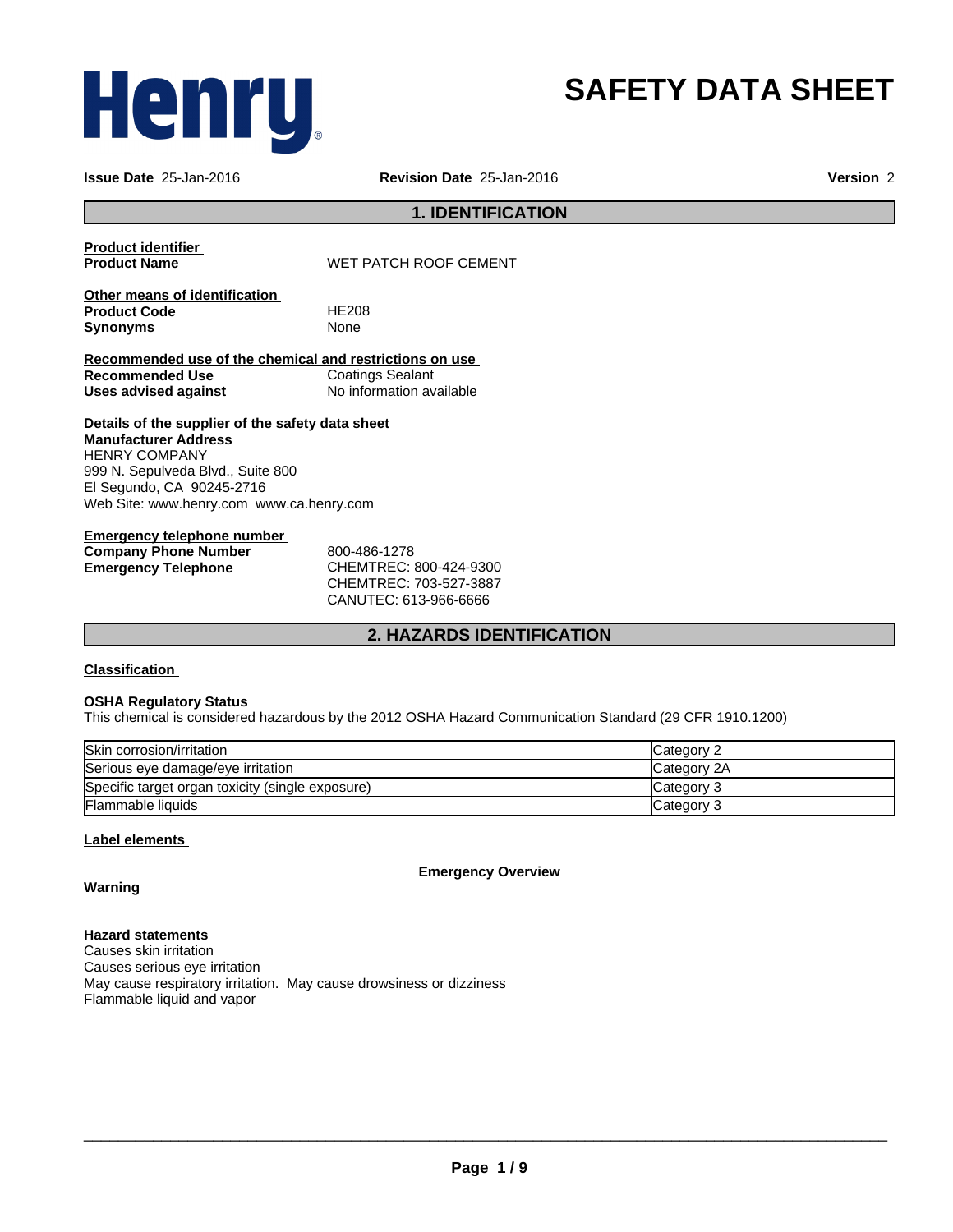

**Appearance** viscous **Physical state** liquid **Odor** Solvent

 $\overline{\phantom{a}}$  ,  $\overline{\phantom{a}}$  ,  $\overline{\phantom{a}}$  ,  $\overline{\phantom{a}}$  ,  $\overline{\phantom{a}}$  ,  $\overline{\phantom{a}}$  ,  $\overline{\phantom{a}}$  ,  $\overline{\phantom{a}}$  ,  $\overline{\phantom{a}}$  ,  $\overline{\phantom{a}}$  ,  $\overline{\phantom{a}}$  ,  $\overline{\phantom{a}}$  ,  $\overline{\phantom{a}}$  ,  $\overline{\phantom{a}}$  ,  $\overline{\phantom{a}}$  ,  $\overline{\phantom{a}}$ 

#### **Precautionary Statements - Prevention**

Wash face, hands and any exposed skin thoroughly after handling Wear protective gloves/protective clothing/eye protection/face protection Avoid breathing dust/fume/gas/mist/vapors/spray Use only outdoors or in a well-ventilated area Keep away from heat/sparks/open flames/hot surfaces. - No smoking Keep container tightly closed Ground/bond container and receiving equipment Use explosion-proof electrical/ ventilating / lighting/ mixing / equipment Use only non-sparking tools Take precautionary measures against static discharge

#### **Precautionary Statements - Response**

IF IN EYES: Rinse cautiously with water for several minutes. Remove contact lenses, if present and easy to do. Continue rinsing If eye irritation persists: Get medical advice/attention If skin irritation occurs: Get medical advice/attention IF ON SKIN (or hair): Remove/Take off immediately all contaminated clothing. Rinse skin with water/shower Wash contaminated clothing before reuse IF INHALED: Remove victim to fresh air and keep at rest in a position comfortable for breathing Call a POISON CENTER or doctor/physician if you feel unwell In case of fire: Use CO2, dry chemical, or foam for extinction

#### **Precautionary Statements - Storage**

Store in a well-ventilated place. Keep container tightly closed Store locked up Keep cool

#### **Precautionary Statements - Disposal**

Dispose of contents/container to an approved waste disposal plant

#### **Hazards not otherwise classified (HNOC)**

Not applicable

#### **Other Information**

May be harmful in contact with skin. Harmful to aquatic life with long lasting effects. Harmful to aquatic life.

#### **Unknown acute toxicity**

24.67952% of the mixture consists of ingredient(s) of unknown toxicity

#### **3. COMPOSITION/INFORMATION ON INGREDIENTS**

#### **Substance**

Not applicable

#### **Mixture**

| <b>Chemical Name</b> | <b>CAS No</b>                    | Weight-%           |
|----------------------|----------------------------------|--------------------|
| Asphalt '            | 00E2<br>$\sqrt{2}$<br>oup2-42-4  | - 40<br>. .<br>ּשׁ |
| ∟imestone            | $7 - 65 - 3$<br>1217.<br>$\cdot$ | 30<br>$10 -$       |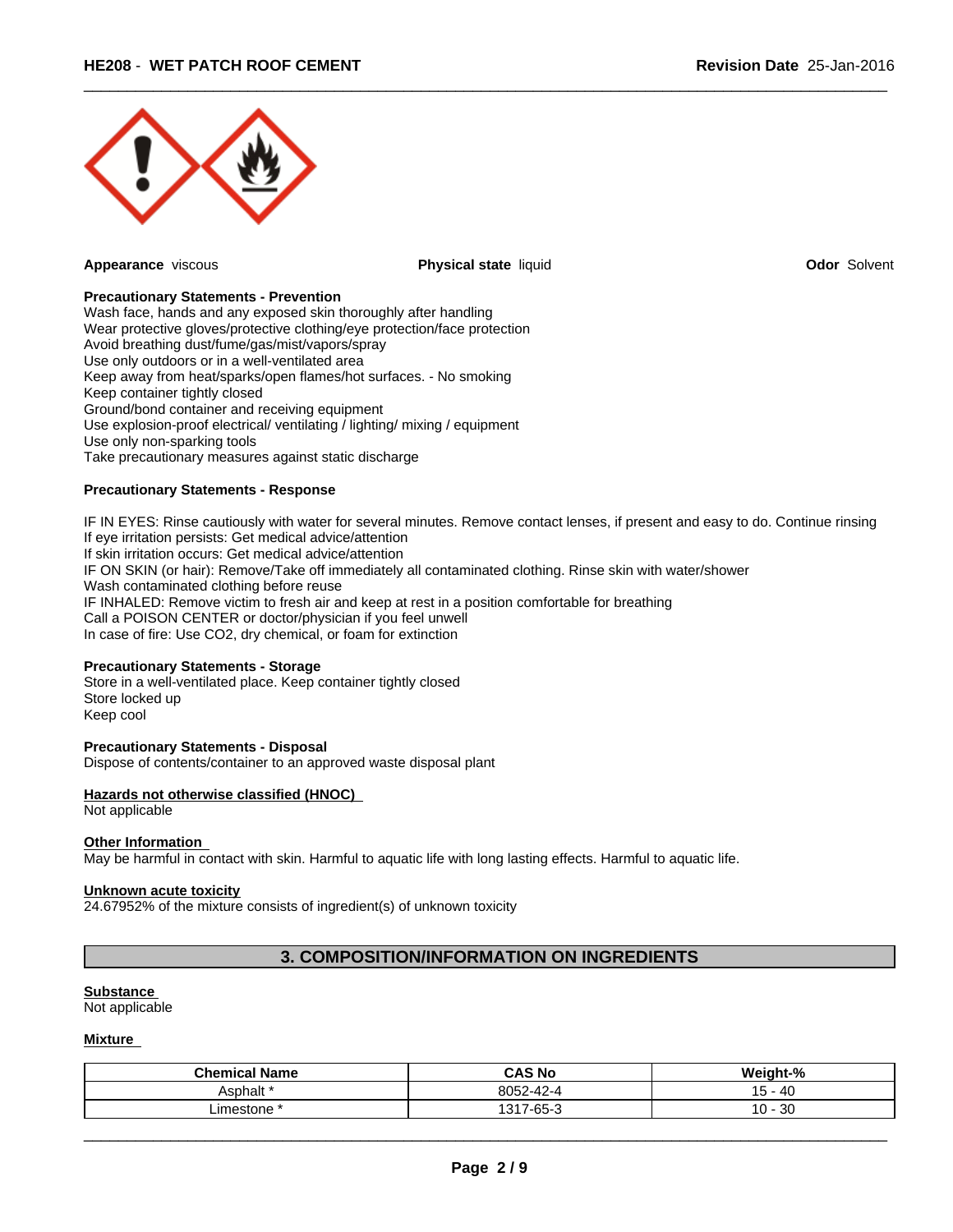| Solvent naphtha, petroleum, medium aliphatic * | 64742-88-7                   | $\Omega$<br>.u -<br>- JU |
|------------------------------------------------|------------------------------|--------------------------|
| -ullers earth *                                | <b>40 ລ</b><br>8031<br>-- 10 | $\overline{a}$<br>w      |
| * cellulose.                                   | 9004-34-6                    |                          |

 $\overline{\phantom{a}}$  ,  $\overline{\phantom{a}}$  ,  $\overline{\phantom{a}}$  ,  $\overline{\phantom{a}}$  ,  $\overline{\phantom{a}}$  ,  $\overline{\phantom{a}}$  ,  $\overline{\phantom{a}}$  ,  $\overline{\phantom{a}}$  ,  $\overline{\phantom{a}}$  ,  $\overline{\phantom{a}}$  ,  $\overline{\phantom{a}}$  ,  $\overline{\phantom{a}}$  ,  $\overline{\phantom{a}}$  ,  $\overline{\phantom{a}}$  ,  $\overline{\phantom{a}}$  ,  $\overline{\phantom{a}}$ 

\*The exact percentage (concentration) of composition has been withheld as a trade secret.

#### **4. FIRST AID MEASURES**

#### **Description of first aid measures**

| <b>General advice</b>                                       | Immediate medical attention is required. In case of accident or unwellness, seek medical<br>advice immediately (show directions for use or safety data sheet if possible).                                                   |  |  |  |
|-------------------------------------------------------------|------------------------------------------------------------------------------------------------------------------------------------------------------------------------------------------------------------------------------|--|--|--|
| Eye contact                                                 | Keep eye wide open while rinsing. Immediately flush with plenty of water. After initial<br>flushing, remove any contact lenses and continue flushing for at least 15 minutes. If<br>symptoms persist, call a physician.      |  |  |  |
| <b>Skin contact</b>                                         | Wash off immediately with plenty of water.                                                                                                                                                                                   |  |  |  |
| <b>Inhalation</b>                                           | Remove to fresh air. If breathing is irregular or stopped, administer artificial respiration.<br>Avoid direct contact with skin. Use barrier to give mouth-to-mouth resuscitation. If<br>symptoms persist, call a physician. |  |  |  |
| Ingestion                                                   | Call a physician or poison control center immediately. Do not induce vomiting without<br>medical advice. Rinse mouth. Never give anything by mouth to an unconscious person.                                                 |  |  |  |
| Self-protection of the first aider                          | Remove all sources of ignition.                                                                                                                                                                                              |  |  |  |
| Most important symptoms and effects, both acute and delayed |                                                                                                                                                                                                                              |  |  |  |
| <b>Symptoms</b>                                             | May cause redness and tearing of the eyes. Coughing and/ or wheezing. May cause skin<br>irritation. Drowsiness. Dizziness.                                                                                                   |  |  |  |

**Indication of any immediate medical attention and special treatment needed**

**Note to physicians** Treat symptomatically.

#### **5. FIRE-FIGHTING MEASURES**

#### **Suitable extinguishing media**

Use extinguishing measures that are appropriate to local circumstances and the surrounding environment. Dry chemical, CO2, sand, earth, water spray or regular foam.

**Unsuitable extinguishing media** Do not use a solid water stream as it may scatter and spread fire.

#### **Specific hazards arising from the chemical** Flammable.

**Explosion data Sensitivity to Mechanical Impact** None. **Sensitivity to Static Discharge** None.

#### **Protective equipment and precautions for firefighters**

As in any fire, wear self-contained breathing apparatus pressure-demand, MSHA/NIOSH (approved or equivalent) and full protective gear.

#### **6. ACCIDENTAL RELEASE MEASURES**

#### **Personal precautions, protective equipment and emergency procedures**

**Personal precautions** Remove all sources of ignition. Evacuate personnel to safe areas. Ensure adequate ventilation, especially in confined areas. Use personal protective equipment as required.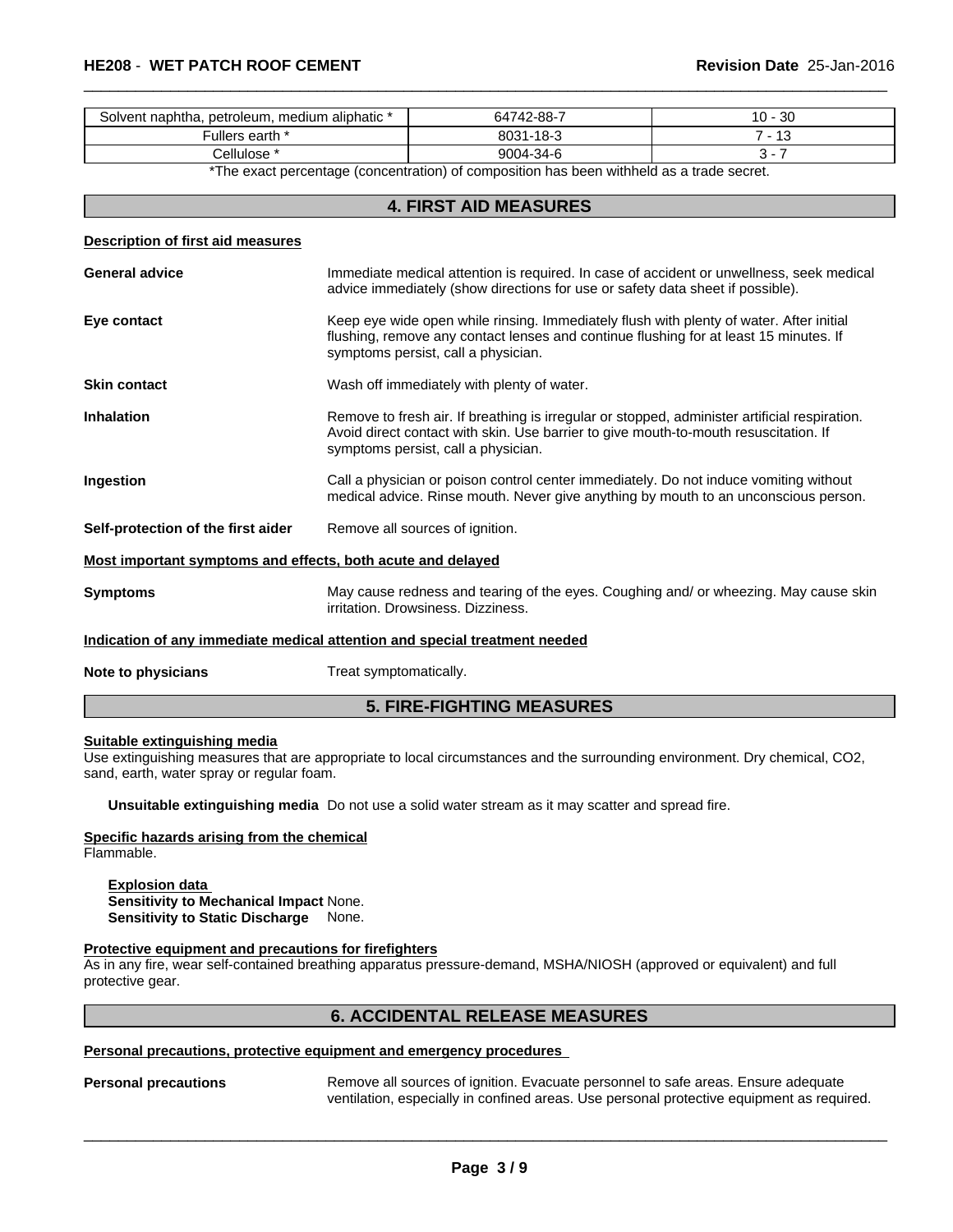#### **Environmental precautions**

| <b>Environmental precautions</b>                     | Prevent further leakage or spillage if safe to do so. Prevent product from entering drains. Do<br>not flush into surface water or sanitary sewer system.               |  |  |  |  |
|------------------------------------------------------|------------------------------------------------------------------------------------------------------------------------------------------------------------------------|--|--|--|--|
| Methods and material for containment and cleaning up |                                                                                                                                                                        |  |  |  |  |
| <b>Methods for containment</b>                       | Prevent further leakage or spillage if safe to do so.                                                                                                                  |  |  |  |  |
| Methods for cleaning up                              | Dam up. Soak up with inert absorbent material (e.g. sand, silica gel, acid binder, universal<br>binder, sawdust). Pick up and transfer to properly labeled containers. |  |  |  |  |
|                                                      | 7. HANDLING AND STORAGE                                                                                                                                                |  |  |  |  |

 $\overline{\phantom{a}}$  ,  $\overline{\phantom{a}}$  ,  $\overline{\phantom{a}}$  ,  $\overline{\phantom{a}}$  ,  $\overline{\phantom{a}}$  ,  $\overline{\phantom{a}}$  ,  $\overline{\phantom{a}}$  ,  $\overline{\phantom{a}}$  ,  $\overline{\phantom{a}}$  ,  $\overline{\phantom{a}}$  ,  $\overline{\phantom{a}}$  ,  $\overline{\phantom{a}}$  ,  $\overline{\phantom{a}}$  ,  $\overline{\phantom{a}}$  ,  $\overline{\phantom{a}}$  ,  $\overline{\phantom{a}}$ 

#### **Precautions for safe handling**

| Advice on safe handling                                      | Ensure adequate ventilation, especially in confined areas. Keep away from heat, sparks,<br>flame and other sources of ignition (i.e., pilot lights, electric motors and static electricity).<br>Take precautionary measures against static discharges. Use spark-proof tools and<br>explosion-proof equipment. All equipment used when handling the product must be<br>grounded. |
|--------------------------------------------------------------|----------------------------------------------------------------------------------------------------------------------------------------------------------------------------------------------------------------------------------------------------------------------------------------------------------------------------------------------------------------------------------|
| Conditions for safe storage, including any incompatibilities |                                                                                                                                                                                                                                                                                                                                                                                  |

#### **Storage Conditions** Keep tightly closed in a dry and cool place. Keep in properly labeled containers. Keep away from heat, sparks, flame and other sources of ignition (i.e., pilot lights, electric motors and static electricity).

#### **Incompatible materials** Strong oxidizing agents. Strong acids. Strong bases.

#### **8. EXPOSURE CONTROLS/PERSONAL PROTECTION**

#### **Control parameters**

#### **Exposure Guidelines** .

| <b>Chemical Name</b>                                          | <b>ACGIH TLV</b>                                                               | <b>OSHA PEL</b>                                                           | <b>NIOSH IDLH</b>                                                                                |
|---------------------------------------------------------------|--------------------------------------------------------------------------------|---------------------------------------------------------------------------|--------------------------------------------------------------------------------------------------|
| Asphalt<br>8052-42-4                                          | TWA: 0.5 mg/m <sup>3</sup> benzene soluble<br>aerosol fume, inhalable fraction |                                                                           | Ceiling: 5 mg/m <sup>3</sup> fume 15 min                                                         |
| Limestone<br>1317-65-3                                        |                                                                                | TWA: 15 $mg/m3$ total dust<br>TWA: $5 \text{ mg/m}^3$ respirable fraction | TWA: $10 \text{ mg/m}^3$ total dust<br>TWA: $5 \text{ mg/m}^3$ respirable dust                   |
| Solvent naphtha, petroleum,<br>medium aliphatic<br>64742-88-7 |                                                                                | TWA: 500 ppm<br>TWA: 2900 mg/m <sup>3</sup>                               |                                                                                                  |
| Cellulose<br>9004-34-6                                        | TWA: $10 \text{ mg/m}^3$                                                       | TWA: 15 $mg/m3$ total dust<br>TWA: 5 $mg/m3$ respirable fraction          | TWA: $10 \text{ mg/m}^3$ total dust<br>TWA: $5 \text{ mg/m}^3$ respirable dust<br>TWA: 1 $mq/m3$ |

*NIOSH IDLH Immediately Dangerous to Life or Health*

#### **Appropriate engineering controls**

#### **Engineering Controls** Showers Eyewash stations Ventilation systems.

#### **Individual protection measures, such as personal protective equipment**

| <b>Eye/face protection</b>    | Wear safety glasses with side shields (or goggles).                                                                                                                                                                                                                    |
|-------------------------------|------------------------------------------------------------------------------------------------------------------------------------------------------------------------------------------------------------------------------------------------------------------------|
| Skin and body protection      | Wear protective gloves and protective clothing.                                                                                                                                                                                                                        |
| <b>Respiratory protection</b> | If exposure limits are exceeded or irritation is experienced, NIOSH/MSHA approved<br>respiratory protection should be worn. Positive-pressure supplied air respirators may be<br>required for high airborne contaminant concentrations. Respiratory protection must be |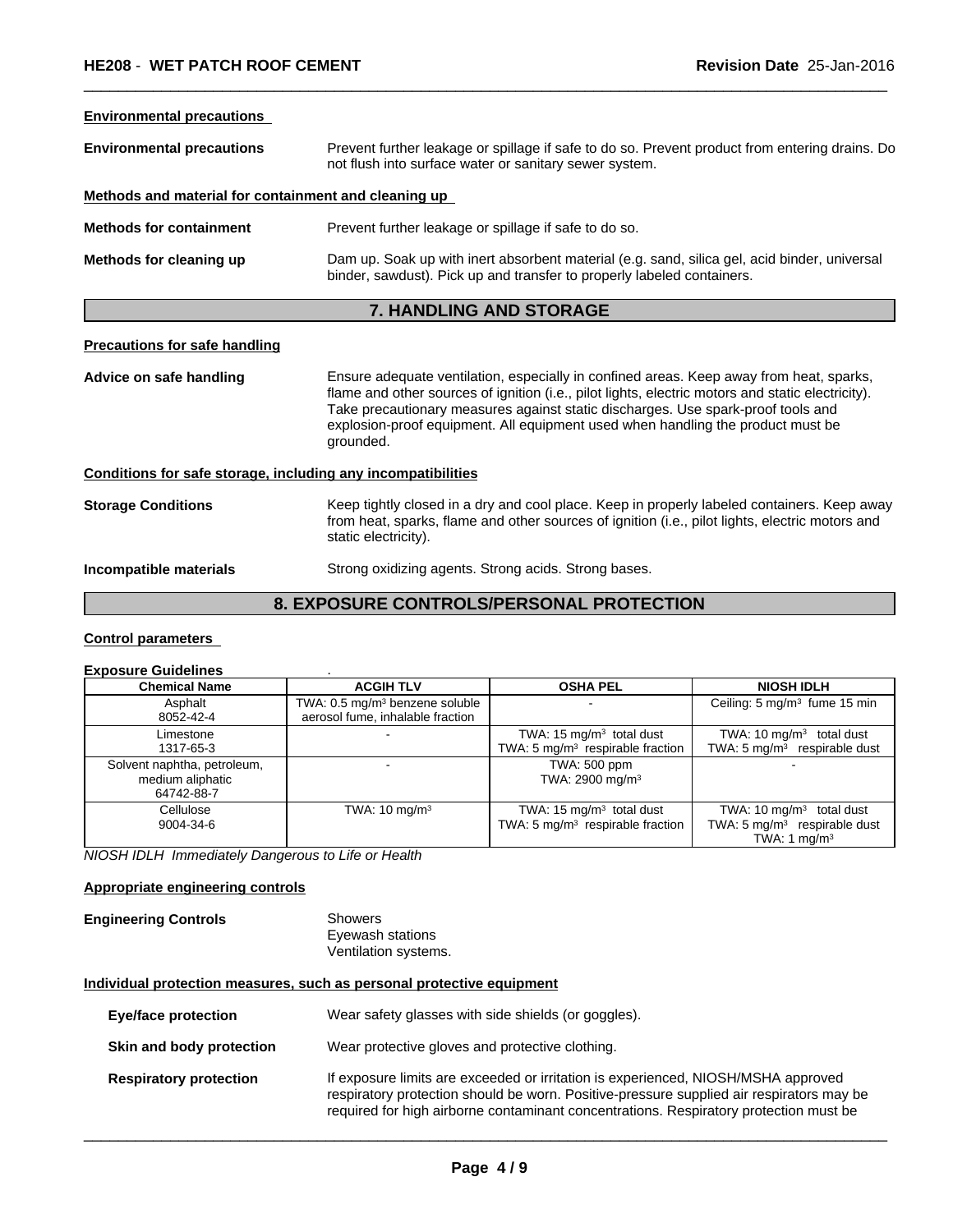provided in accordance with current local regulations.

**General Hygiene Considerations** When using do not eat, drink or smoke. Regular cleaning of equipment, work area and clothing is recommended.

 $\overline{\phantom{a}}$  ,  $\overline{\phantom{a}}$  ,  $\overline{\phantom{a}}$  ,  $\overline{\phantom{a}}$  ,  $\overline{\phantom{a}}$  ,  $\overline{\phantom{a}}$  ,  $\overline{\phantom{a}}$  ,  $\overline{\phantom{a}}$  ,  $\overline{\phantom{a}}$  ,  $\overline{\phantom{a}}$  ,  $\overline{\phantom{a}}$  ,  $\overline{\phantom{a}}$  ,  $\overline{\phantom{a}}$  ,  $\overline{\phantom{a}}$  ,  $\overline{\phantom{a}}$  ,  $\overline{\phantom{a}}$ 

#### **9. PHYSICAL AND CHEMICAL PROPERTIES**

#### **Information on basic physical and chemical properties**

| <b>Physical state</b>            | liquid                      |                                  |                          |
|----------------------------------|-----------------------------|----------------------------------|--------------------------|
| Appearance                       | viscous                     | Odor                             | Solvent                  |
| Color                            | black                       | <b>Odor threshold</b>            | No information available |
| <b>Property</b>                  | <b>Values</b>               | Remarks • Method                 |                          |
| рH                               | No information available    |                                  |                          |
| Melting point / freezing point   | No information available    |                                  |                          |
| Boiling point / boiling range    | > 150 °C / 302 °F           |                                  |                          |
| <b>Flash point</b>               | 42 °C / 108 °F              | Pensky-Martens Closed Cup (PMCC) |                          |
| <b>Evaporation rate</b>          | No information available    |                                  |                          |
| Flammability (solid, gas)        | No information available    |                                  |                          |
| <b>Flammability Limit in Air</b> |                             |                                  |                          |
| <b>Upper flammability limit:</b> | 6                           |                                  |                          |
| Lower flammability limit:        |                             |                                  |                          |
| Vapor pressure                   | No information available    |                                  |                          |
| Vapor density                    | 3.6                         |                                  |                          |
| <b>Relative density</b>          | $1 - 1.1$                   |                                  |                          |
| <b>Water solubility</b>          | Insoluble in water          |                                  |                          |
| Solubility in other solvents     | No information available    |                                  |                          |
| <b>Partition coefficient</b>     | No information available    |                                  |                          |
| <b>Autoignition temperature</b>  | >250 °C / 482 °F            |                                  |                          |
| <b>Decomposition temperature</b> | No information available    |                                  |                          |
| <b>Kinematic viscosity</b>       | $> 100$ mm2/s               | @ 40 °C                          |                          |
| <b>Dynamic viscosity</b>         | No information available    |                                  |                          |
| <b>Explosive properties</b>      | Not an explosive            |                                  |                          |
| <b>Oxidizing properties</b>      | Not applicable              |                                  |                          |
| <b>Other Information</b>         |                             |                                  |                          |
| Softening point                  | No information available    |                                  |                          |
| <b>Molecular weight</b>          | No information available    |                                  |                          |
| <b>VOC Content (%)</b>           | No information available    |                                  |                          |
| <b>Density</b>                   | No information available    |                                  |                          |
| <b>Bulk density</b>              | No information available    |                                  |                          |
|                                  | 40 CTADU ITV AND DEACTIVITV |                                  |                          |

#### **10. STABILITY AND REACTIVITY**

**Reactivity**  No data available

**Chemical stability** Stable under recommended storage conditions. **Possibility of Hazardous Reactions** None under normal processing. **Conditions to avoid** Heat, flames and sparks. **Incompatible materials** Strong oxidizing agents. Strong acids. Strong bases. **Hazardous Decomposition Products** Thermal decomposition can lead to release of irritating and toxic gases and vapors.

#### **11. TOXICOLOGICAL INFORMATION**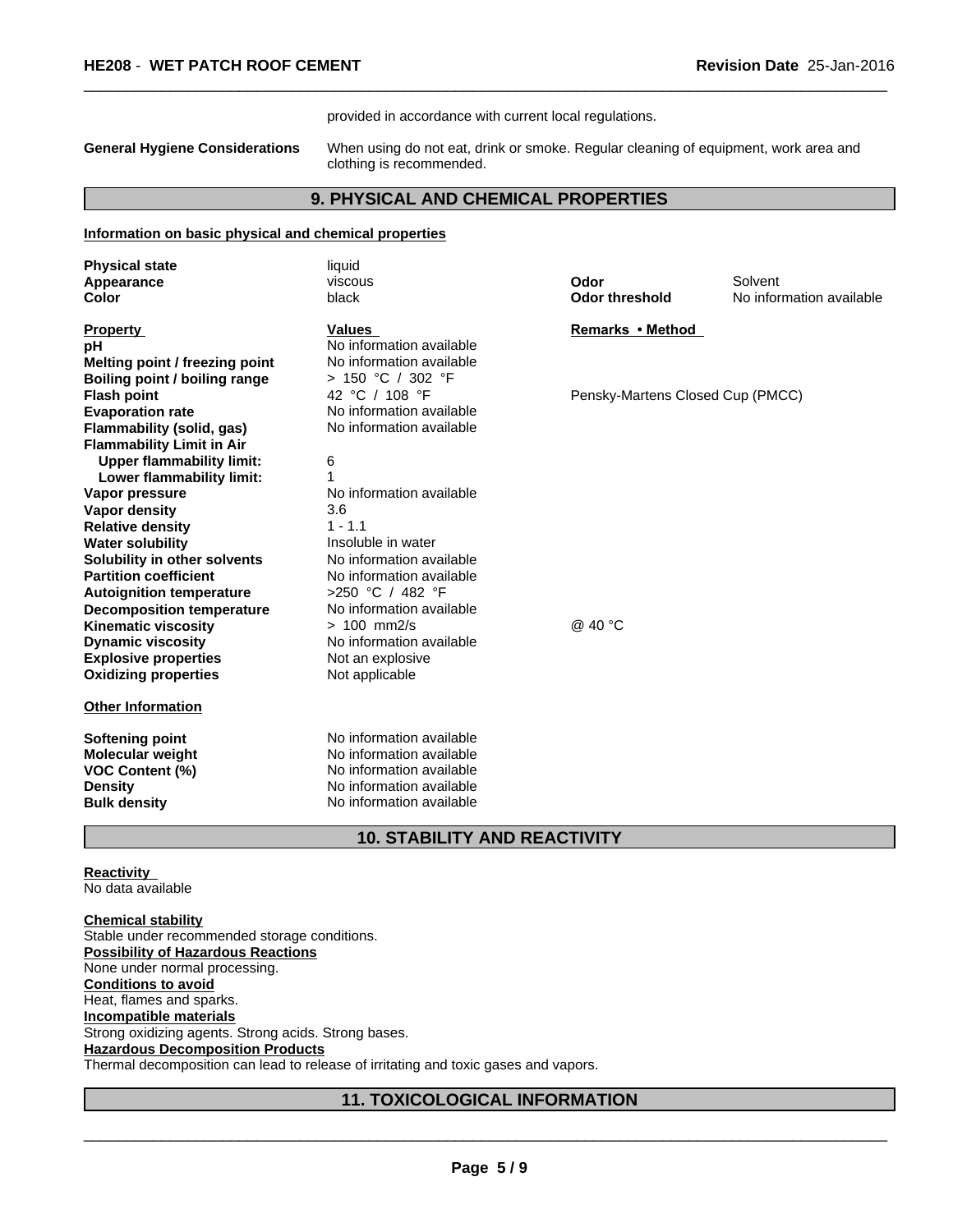#### **Information on likely routes of exposure**

#### **Product Information**

| <b>Inhalation</b>   | May cause irritation of respiratory tract. May cause drowsiness or dizziness. |
|---------------------|-------------------------------------------------------------------------------|
| Eye contact         | Irritating to eyes.                                                           |
| <b>Skin contact</b> | Irritating to skin.                                                           |
| Ingestion           | No data available.                                                            |

| <b>Chemical Name</b>                                          | Oral LD50            | Dermal LD50             | <b>Inhalation LC50</b>               |
|---------------------------------------------------------------|----------------------|-------------------------|--------------------------------------|
| Asphalt<br>  8052-42-4                                        | $>$ 5000 mg/kg (Rat) | $>$ 2000 mg/kg (Rabbit) |                                      |
| Solvent naphtha, petroleum,<br>medium aliphatic<br>64742-88-7 | $>$ 5000 mg/kg (Rat) | $=$ 3000 mg/kg (Rabbit) | > 5.28 mg/L (Rat) 4 h                |
| Cellulose<br>  9004-34-6                                      | $>$ 5 g/kg (Rat)     | $> 2$ g/kg (Rabbit)     | $>$ 5800 mg/m <sup>3</sup> (Rat) 4 h |

#### **Information on toxicological effects**

**Symptoms** May cause redness and tearing of the eyes. Coughing and/ or wheezing. May cause skin irritation. Vapors may cause drowsiness and dizziness.

 $\overline{\phantom{a}}$  ,  $\overline{\phantom{a}}$  ,  $\overline{\phantom{a}}$  ,  $\overline{\phantom{a}}$  ,  $\overline{\phantom{a}}$  ,  $\overline{\phantom{a}}$  ,  $\overline{\phantom{a}}$  ,  $\overline{\phantom{a}}$  ,  $\overline{\phantom{a}}$  ,  $\overline{\phantom{a}}$  ,  $\overline{\phantom{a}}$  ,  $\overline{\phantom{a}}$  ,  $\overline{\phantom{a}}$  ,  $\overline{\phantom{a}}$  ,  $\overline{\phantom{a}}$  ,  $\overline{\phantom{a}}$ 

#### **Delayed and immediate effects as well as chronic effects from short and long-term exposure**

| <b>Sensitization</b>                                                          | No information available.                                         |                                                                                    |                                                                                          |             |  |
|-------------------------------------------------------------------------------|-------------------------------------------------------------------|------------------------------------------------------------------------------------|------------------------------------------------------------------------------------------|-------------|--|
| <b>Germ cell mutagenicity</b>                                                 | No information available.                                         |                                                                                    |                                                                                          |             |  |
| Carcinogenicity                                                               |                                                                   |                                                                                    | The table below indicates whether each agency has listed any ingredient as a carcinogen. |             |  |
| Chemical Name                                                                 | <b>ACGIH</b>                                                      | <b>IARC</b>                                                                        | <b>NTP</b>                                                                               | <b>OSHA</b> |  |
| Asphalt                                                                       |                                                                   | Group 2B                                                                           |                                                                                          | X           |  |
| 8052-42-4                                                                     |                                                                   |                                                                                    |                                                                                          |             |  |
| Cellulose<br>9004-34-6                                                        | $\blacksquare$                                                    | Group 1                                                                            | Known                                                                                    | X           |  |
| A2 - Suspected Human Carcinogen                                               | ACGIH (American Conference of Governmental Industrial Hygienists) |                                                                                    |                                                                                          |             |  |
| Group 1 - Carcinogenic to Humans                                              | IARC (International Agency for Research on Cancer)                |                                                                                    |                                                                                          |             |  |
| Group 2B - Possibly Carcinogenic to Humans                                    |                                                                   |                                                                                    |                                                                                          |             |  |
| NTP (National Toxicology Program)                                             |                                                                   |                                                                                    |                                                                                          |             |  |
| Known - Known Carcinogen                                                      |                                                                   |                                                                                    |                                                                                          |             |  |
| X - Present                                                                   |                                                                   | OSHA (Occupational Safety and Health Administration of the US Department of Labor) |                                                                                          |             |  |
| <b>Reproductive toxicity</b>                                                  | No information available.                                         |                                                                                    |                                                                                          |             |  |
| <b>STOT - single exposure</b>                                                 |                                                                   |                                                                                    | Target Organs. Respiratory system. Eyes. Skin. Central nervous system.                   |             |  |
| <b>STOT - repeated exposure</b>                                               | No information available.                                         |                                                                                    |                                                                                          |             |  |
| <b>Chronic toxicity</b>                                                       |                                                                   |                                                                                    | May cause adverse effects on the bone marrow and blood-forming system.                   |             |  |
| <b>Target Organ Effects</b>                                                   |                                                                   |                                                                                    | Eyes, Respiratory system, Skin, blood, Central nervous system, kidney.                   |             |  |
| <b>Aspiration hazard</b>                                                      |                                                                   | No information available.                                                          |                                                                                          |             |  |
| <b>Numerical measures of toxicity - Product Information</b>                   |                                                                   |                                                                                    |                                                                                          |             |  |
|                                                                               |                                                                   |                                                                                    |                                                                                          |             |  |
| The following values are calculated based on chapter 3.1 of the GHS document. |                                                                   |                                                                                    |                                                                                          |             |  |
| <b>ATEmix (oral)</b>                                                          | 5,252.00 mg/kg                                                    |                                                                                    |                                                                                          |             |  |
| <b>ATEmix (dermal)</b>                                                        | 2,573.00 mg/kg                                                    |                                                                                    |                                                                                          |             |  |
| ATEmix (inhalation-dust/mist)                                                 | 67.40 mg/l                                                        |                                                                                    |                                                                                          |             |  |
|                                                                               |                                                                   |                                                                                    |                                                                                          |             |  |

#### **12. ECOLOGICAL INFORMATION**

#### **Ecotoxicity**

Harmful to aquatic life with long lasting effects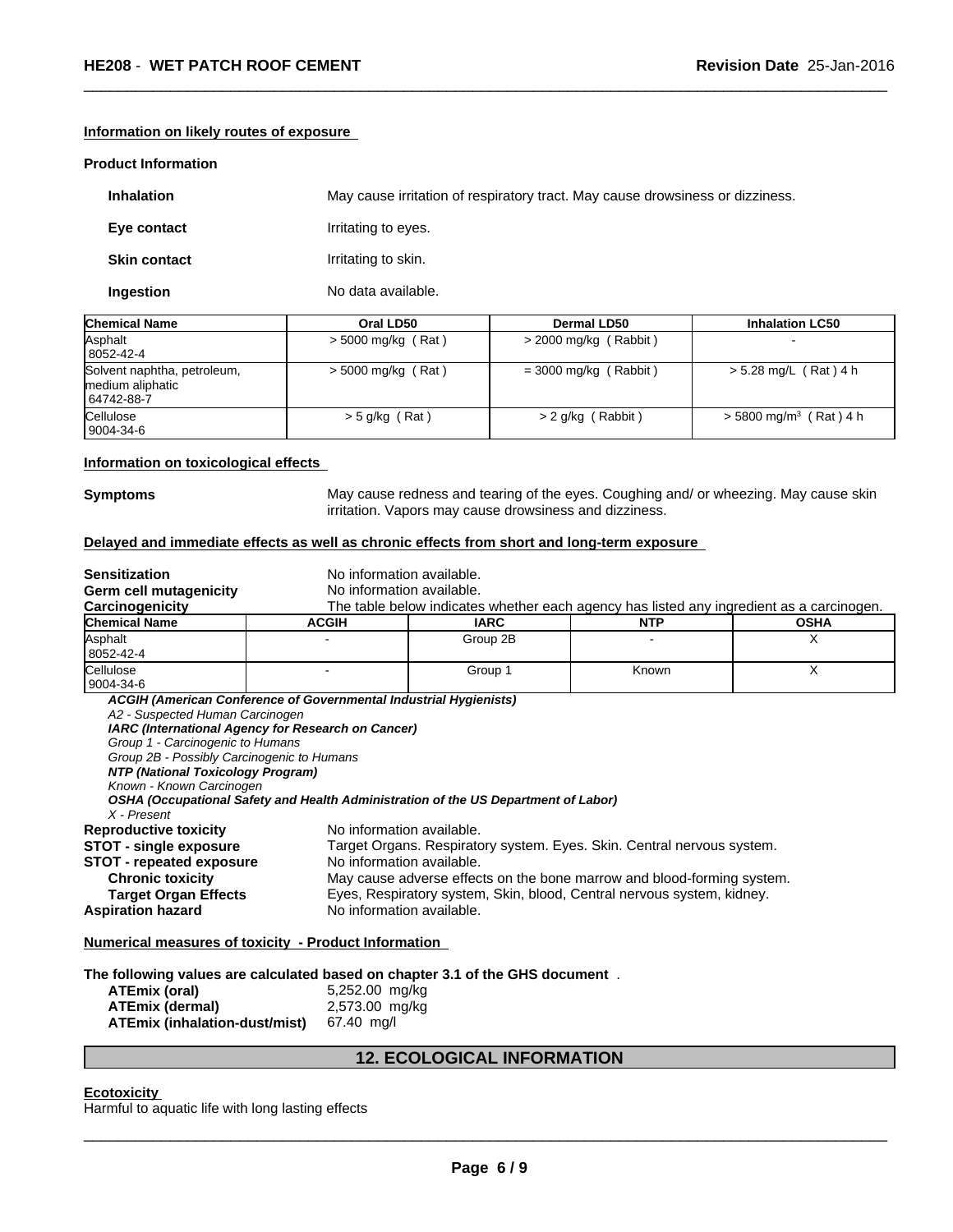65.68642 % of the mixture consists of components(s) of unknown hazards to the aquatic environment

#### **Persistence and degradability**

No information available.

#### **Bioaccumulation**

| <b>Chemical Name</b> | <b>Partition coefficient</b> |
|----------------------|------------------------------|
| Asphalt              |                              |
| 8052-42-4            |                              |

 $\overline{\phantom{a}}$  ,  $\overline{\phantom{a}}$  ,  $\overline{\phantom{a}}$  ,  $\overline{\phantom{a}}$  ,  $\overline{\phantom{a}}$  ,  $\overline{\phantom{a}}$  ,  $\overline{\phantom{a}}$  ,  $\overline{\phantom{a}}$  ,  $\overline{\phantom{a}}$  ,  $\overline{\phantom{a}}$  ,  $\overline{\phantom{a}}$  ,  $\overline{\phantom{a}}$  ,  $\overline{\phantom{a}}$  ,  $\overline{\phantom{a}}$  ,  $\overline{\phantom{a}}$  ,  $\overline{\phantom{a}}$ 

#### **Other adverse effects**

No information available

| Waste treatment methods<br>Disposal of wastes | Disposal should be in accordance with applicable regional, national and local laws and<br>regulations. |
|-----------------------------------------------|--------------------------------------------------------------------------------------------------------|
| <b>Contaminated packaging</b>                 | Do not reuse container.                                                                                |
| <b>US EPA Waste Number</b>                    | D001                                                                                                   |

**13. DISPOSAL CONSIDERATIONS**

| <b>14. TRANSPORT INFORMATION</b>                                                                                                                              |                                                                                          |  |  |
|---------------------------------------------------------------------------------------------------------------------------------------------------------------|------------------------------------------------------------------------------------------|--|--|
| <u>DOT</u>                                                                                                                                                    | Not regulated (If shipped in NON BULK packaging by ground transport)                     |  |  |
| <b>TDG</b>                                                                                                                                                    | Not regulated (If shipped in NON BULK packaging by ground transport)                     |  |  |
| IATA<br>UN/ID no<br>Proper shipping name<br><b>Hazard Class</b><br><b>Packing Group</b><br><b>ERG Code</b><br><b>Special Provisions</b><br><b>Description</b> | UN1999<br>Tars, liquid<br>3<br>Ш<br>3L<br>A <sub>3</sub><br>UN1999, Tars, liquid, 3, III |  |  |
| <b>IMDG</b>                                                                                                                                                   | Non-regulated per 2.3.2.5                                                                |  |  |
| UN/ID no                                                                                                                                                      | <b>UN1999</b>                                                                            |  |  |
| Proper shipping name                                                                                                                                          | Tars, liquid                                                                             |  |  |
| <b>Hazard Class</b>                                                                                                                                           | 3                                                                                        |  |  |
| <b>Packing Group</b>                                                                                                                                          | III                                                                                      |  |  |
| EmS-No                                                                                                                                                        | $F-E$ , S-E                                                                              |  |  |
| <b>Special Provisions</b>                                                                                                                                     | 955                                                                                      |  |  |
| <b>Description</b>                                                                                                                                            | UN1999, Tars, liquid, 3, III, (42°C c.c.)                                                |  |  |

### **15. REGULATORY INFORMATION**

| <b>International Inventories</b> |          |  |
|----------------------------------|----------|--|
| TSCA                             | Complies |  |
| <b>DSL/NDSL</b>                  | Complies |  |
| <b>EINECS/ELINCS</b>             | Complies |  |
| <b>IECSC</b>                     | Complies |  |
| KECL                             | Complies |  |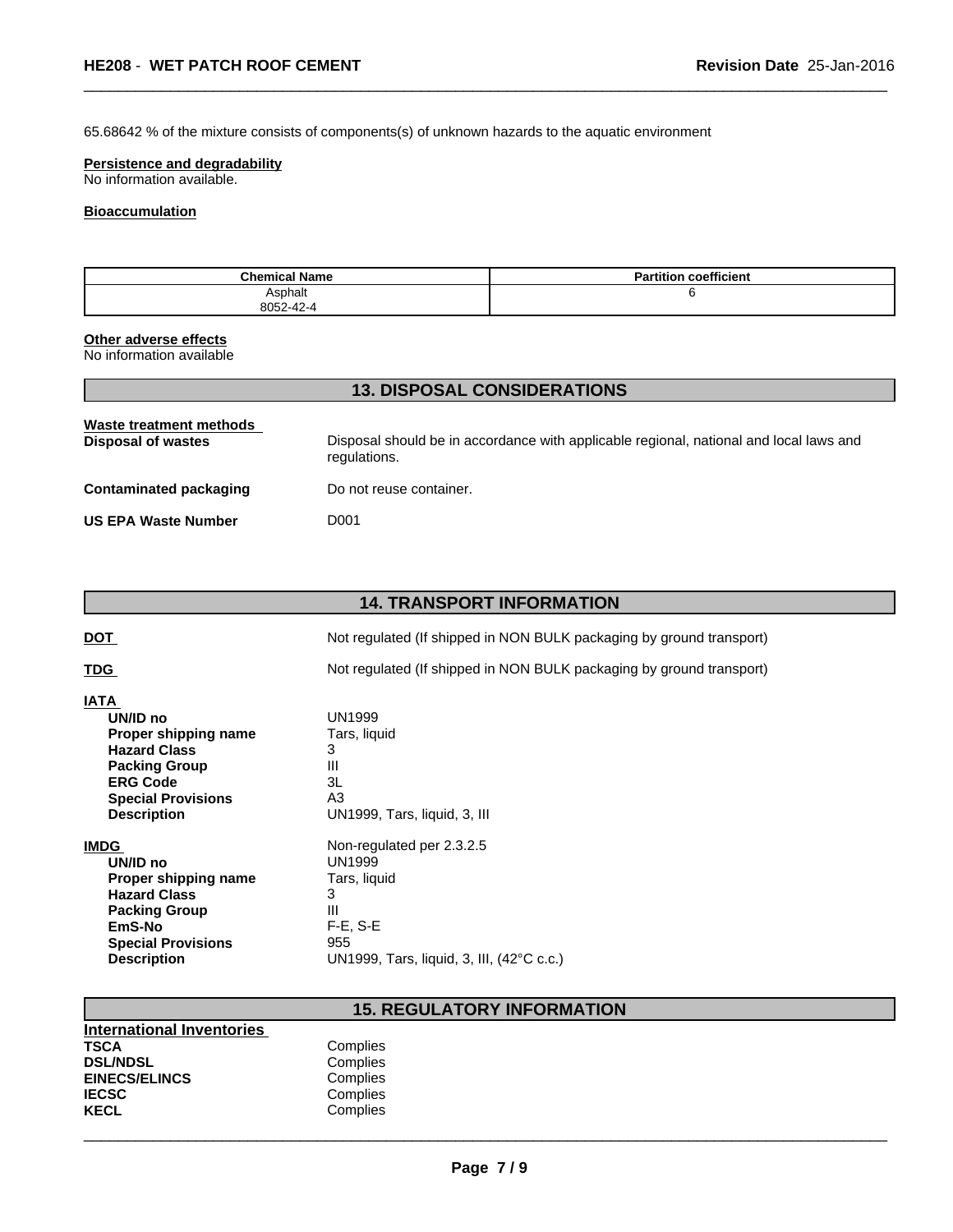#### PICCS Complies **AICS** Complies

#### **Legend:**

**TSCA** - United States Toxic Substances Control Act Section 8(b) Inventory **DSL/NDSL** - Canadian Domestic Substances List/Non-Domestic Substances List **EINECS/ELINCS** - European Inventory of Existing Chemical Substances/European List of Notified Chemical Substances **ENCS** - Japan Existing and New Chemical Substances **IECSC** - China Inventory of Existing Chemical Substances **KECL** - Korean Existing and Evaluated Chemical Substances

**PICCS** - Philippines Inventory of Chemicals and Chemical Substances

**AICS** - Australian Inventory of Chemical Substances

#### **US Federal Regulations**

#### **SARA 313**

Section 313 of Title III of the Superfund Amendments and Reauthorization Act of 1986 (SARA). This product does not contain any chemicals which are subject to the reporting requirements of the Act and Title 40 of the Code of Federal Regulations, Part 372

 $\overline{\phantom{a}}$  ,  $\overline{\phantom{a}}$  ,  $\overline{\phantom{a}}$  ,  $\overline{\phantom{a}}$  ,  $\overline{\phantom{a}}$  ,  $\overline{\phantom{a}}$  ,  $\overline{\phantom{a}}$  ,  $\overline{\phantom{a}}$  ,  $\overline{\phantom{a}}$  ,  $\overline{\phantom{a}}$  ,  $\overline{\phantom{a}}$  ,  $\overline{\phantom{a}}$  ,  $\overline{\phantom{a}}$  ,  $\overline{\phantom{a}}$  ,  $\overline{\phantom{a}}$  ,  $\overline{\phantom{a}}$ 

| <b>SARA 311/312 Hazard Categories</b> |  |
|---------------------------------------|--|
|---------------------------------------|--|

| Acute health hazard               | Yes |  |
|-----------------------------------|-----|--|
| <b>Chronic Health Hazard</b>      | No  |  |
| Fire hazard                       | Yes |  |
| Sudden release of pressure hazard | N٥  |  |
| <b>Reactive Hazard</b>            | N٥  |  |

#### **CWA (Clean Water Act)**

This product does not contain any substances regulated as pollutants pursuant to the Clean Water Act (40 CFR 122.21 and 40 CFR 122.42)

#### **CERCLA**

This material, as supplied, does not contain any substances regulated as hazardous substances under the Comprehensive Environmental Response Compensation and Liability Act (CERCLA) (40 CFR 302) or the Superfund Amendments and Reauthorization Act (SARA) (40 CFR 355). There may be specific reporting requirements at the local, regional, or state level pertaining to releases of this material

#### **US State Regulations**

#### **California Proposition 65**

This product contains the following Proposition 65 chemicals

| <b>Chemical Name</b>          | <b>California Proposition 65</b> |
|-------------------------------|----------------------------------|
| Cellulose - 9004-34-6         | Carcinoɑen                       |
| Quartz - 14808-60-7           | Carcinogen                       |
| $\mathbf{H} \cdot \mathbf{A}$ |                                  |

#### **U.S. State Right-to-Know Regulations**

| <b>Chemical Name</b>                                          | <b>New Jersey</b> | <b>Massachusetts</b> | Pennsylvania |
|---------------------------------------------------------------|-------------------|----------------------|--------------|
| Asphalt<br>8052-42-4                                          | х                 | х                    | Х            |
| Limestone<br>1317-65-3                                        |                   |                      |              |
| Solvent naphtha, petroleum,<br>medium aliphatic<br>64742-88-7 |                   |                      |              |
| Cellulose<br>9004-34-6                                        | X                 | X                    | X            |
| Benzene, 1,2,4-trimethyl-<br>$95 - 63 - 6$                    | X                 | X                    | X            |
| Quartz<br>14808-60-7                                          | Χ                 | X                    | X            |
| Ethanol, 2-[(2-aminoethyl)amino]-<br>$111 - 41 - 1$           | Χ                 | ⋏                    | Χ            |
| U.S. EPA Label Information                                    |                   |                      |              |